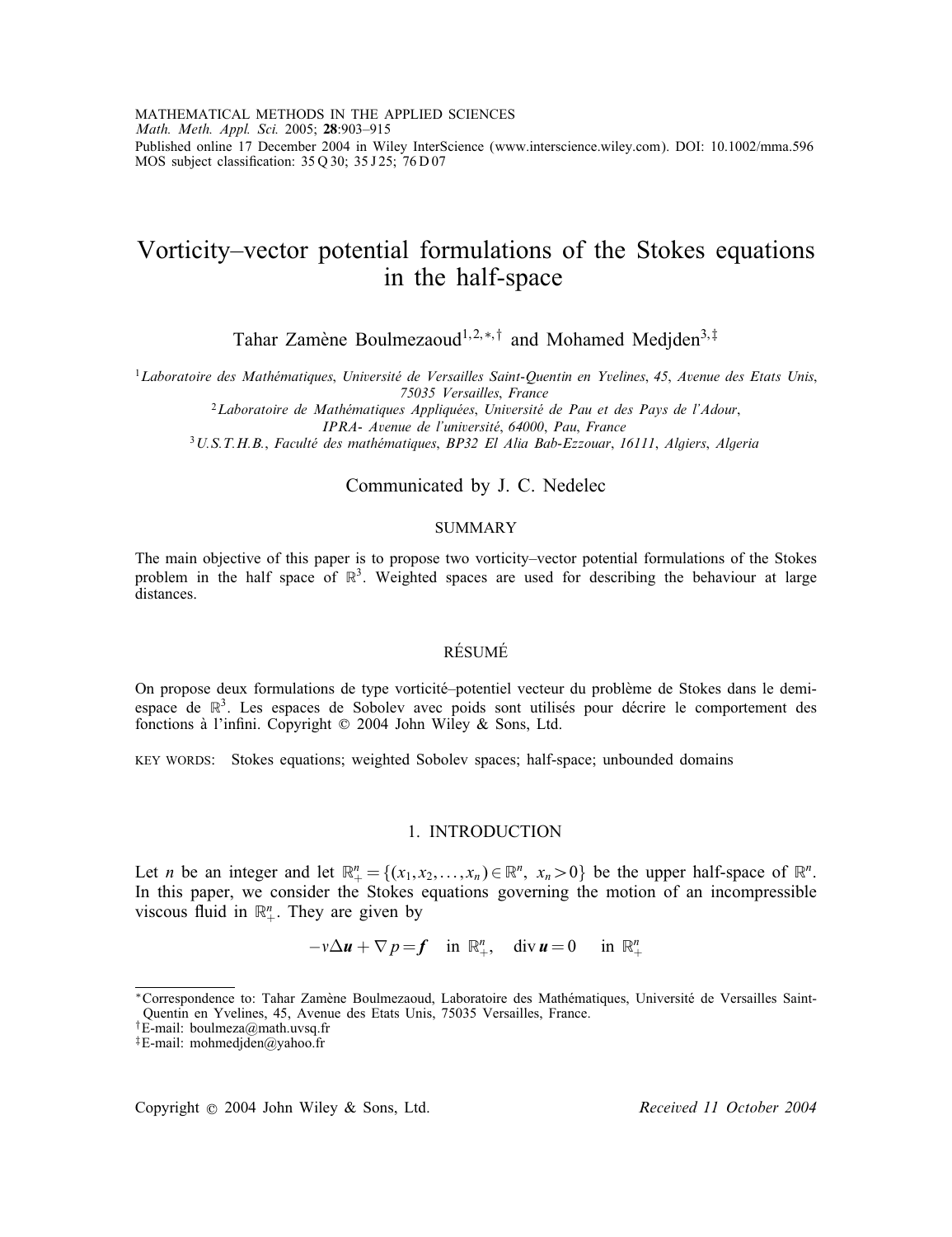where  $\boldsymbol{u}$  and  $\boldsymbol{p}$  are the primitive variables, namely the velocity and the pressure of the fluid, and  $f$  is the external force. These equations must be completed by some conditions at the boundary  $\{x_3 = 0\}$  and, since the half-space is unbounded, by a careful specification of what happens at infinity.

The Stokes system in unbounded regions of space has been studied by several authors, especially when the domain is the exterior of a bounded obstacle or the whole space (see References  $[1-5]$ ). When the domain is the half-space, one can recall the works of Ukai  $[6]$ , Borchers and Miyakawa [7], Borchers and Pileckas [8], Cattabriga [3], Galdi [2], Simader [9] and Boulmezaoud [10]. The results exposed in Reference [10], based on the use of weighted Sobolev spaces, cover a wide class of behaviours at infinity. One of these results states that for each integer  $k \in \mathbb{Z}$ , the Stokes system with an adhesion or a slip condition at  $x_3 = 0$ , admits at least one solution  $(u, p)$  satisfying

$$
\int_{\mathbb{R}^n_+} (1+|x|^2)^{k-1} |u|^2 \, \mathrm{d}x < +\infty, \quad \int_{\mathbb{R}^n_+} (1+|x|^2)^k |\nabla u|^2 \, \mathrm{d}x < +\infty
$$

$$
\int_{\mathbb{R}^n_+} (1+|x|^2)^k |p|^2 \, \mathrm{d}x < +\infty
$$

provided that  $f$  satisfies some natural conditions.

The main purpose of this paper is to prove that in the case  $k = 0$ , the 3D Stokes problem

$$
(P_1) \quad \begin{cases} -v\Delta u + \nabla p = f & \text{in } \mathbb{R}^3_+ \\ \text{div } u = h & \text{in } \mathbb{R}^3_+ \\ u = g & \text{at } x_3 = 0 \end{cases}
$$

admits two well posed weak formulations in terms of *vorticity* and *vector potential*. Namely, we prove that an adequate use of weighted spaces for describing the decay of functions at large distances leads in an easy way to these formulations, without handling singular integrals. The results exposed in papers [10,11] concerning the Laplace equation, curl–div systems and the Stokes equations are extensively used here.

The remainder of this paper is divided into four sections. In Sections 2 and 3, we recall some properties of weighted Sobolev spaces, and some results concerning the Laplace operator and vector potentials in the half-space. The fourth section is devoted to a first formulation of the problem  $(P_1)$  in terms of vector potential and vorticity. A second formulation of the same problem is given in the fifth section.

In the sequel,  $\Sigma = \{x_3 = 0\}$  will refer to the boundary of  $\mathbb{R}^3$ .

## 2. WEIGHTED SOBOLEV SPACES

In  $\mathbb{R}^3$  we consider the basic weight

$$
\rho(r) = \sqrt{1 + r^2}
$$

with  $r = (x_1^2 + x_2^2 + x_3^2)^{1/2}$  the distance to the origin. Given two integers  $m \ge 0$  and  $k \in \mathbb{Z}$ ,  $W^m(\mathbb{R}^3)$  denote the space of all the measurable functions u whose generalized derivatives  $W_k^m(\mathbb{R}^3_+)$  denote the space of all the measurable functions u whose generalized derivatives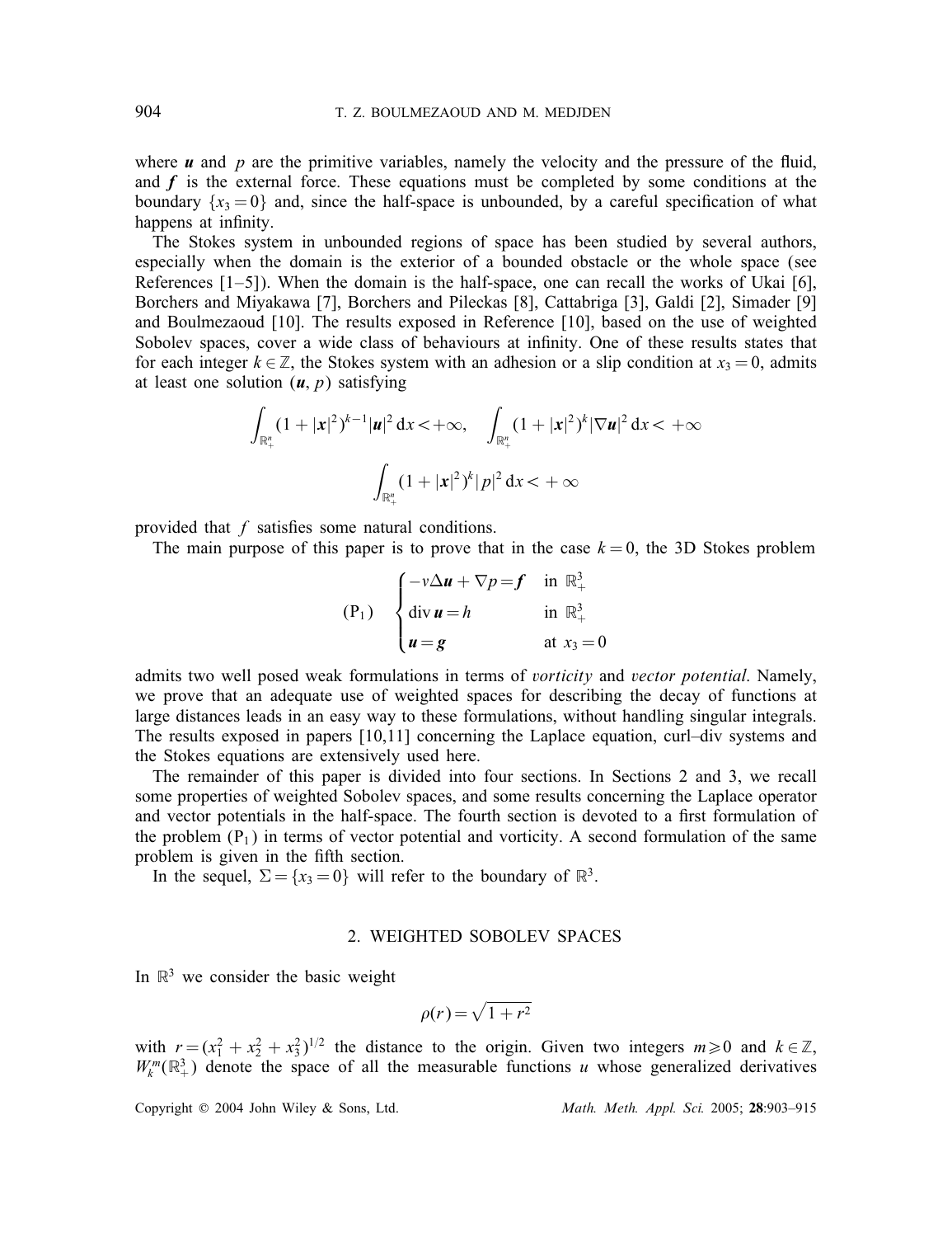for orders  $|\mu| \leq m$  satisfy

$$
\rho^{k+|\mu|-m}D^{\mu}u \in L^2(\mathbb{R}^3_+)
$$

 $(D^{\mu}u = \partial_1^{\mu_1} \partial_2^{\mu_2} \partial_3^{\mu_3}u$ ,  $\mu = (\mu_1, \mu_2, \mu_3)$ . The space  $W_k^m(\mathbb{R}^3_+)$  is a Hilbert space when it is equipped with the inner product: with the inner product:

$$
(u,v)_{W_k^m(\mathbb{R}^3_+)} = \sum_{|\lambda| \leq m} \int_{\mathbb{R}^3_+} \rho(r)^{2(k-m+|\lambda|)} D^{\lambda} u D^{\lambda} v \, \mathrm{d}x
$$

In what follows  $\mathscr{D}(\mathbb{R}^3_+)$  denotes the space of  $\mathscr{C}^{\infty}$  functions with a compact support included in  $\mathbb{R}^3_+$ . The closure of  $\mathscr{D}(\mathbb{R}^3_+)$  in  $W^m_{\alpha}(\mathbb{R}^3_+)$  is denoted by  $\overset{\circ}{W}^m_{\alpha}(\mathbb{R}^3_+)$ . When  $m < 0$ ,  $W^m_{\alpha}(\mathbb{R}^3_+)$  refers to the dual of  $\overset{\circ}{W}^{-m}_{-\alpha}(\mathbb{R}^3_+).$ <br>The reader can consult

The reader can consult, e.g. References [11–14] for a detailed study of these spaces. Note that all the *local* properties of  $W_{\alpha}^{m}(\mathbb{R}^{3}_{+})$  coincide with those of classical Sobolev spaces.<br>Following Reference [14] one can extend the above definition of  $W^{m}(\mathbb{R}^{3})$  to real

Following Reference [14] one can extend the above definition of  $W_{\alpha}^{m}(\mathbb{R}^{3}_{+})$  to real val-<br>s of m. This extension is skinned here by sake of simplicity. We retain only that for ues of m. This extension is skipped here by sake of simplicity. We retain only that for<br>any integer  $m > 1$  and any real  $\alpha$  there exists a linear continuous and onto trace manning any integer  $m \ge 1$  and any real  $\alpha$ , there exists a linear, continuous, and onto trace mapping<br> $\alpha = (\alpha_1, \alpha_2, \dots, \alpha_n)$  from  $W^m(\mathbb{D}^3)$  into  $\prod^{m-1} W^{m-j-1/2}(\Sigma)$  such that  $\alpha u = (u(x^i, 0))$  $\gamma = (\gamma_0, \gamma_1, \dots, \gamma_{m-1})$  from  $W_{\alpha}^{m}(\mathbb{R}^3_+)$  into  $\prod_{j=0}^{m-1} W_{\alpha}^{m-j-1/2}(\Sigma)$  such that  $\gamma u = (u(x', 0),$  $\partial_3 u(x',0), \dots, \partial_3^{m-1} u(x',0)$  for each  $u \in \mathcal{D}(\mathbb{R}^3_+)$ .<br>Now for each real k consider the spaces

Now, for each real  $k$ , consider the spaces

$$
H_k(\text{div}; \mathbb{R}^3_+) = \{ \mathbf{u} \in \mathscr{D}'(\mathbb{R}^3_+)^3; \ \rho(r)^{k-1} \mathbf{u} \in L^2(\mathbb{R}^3_+)^3, \ \rho(r)^k \text{div } \mathbf{u} \in L^2(\mathbb{R}^3_+) \}
$$

$$
H_k(\text{curl}; \mathbb{R}^3_+) = \{ \mathbf{u} \in \mathscr{D}'(\mathbb{R}^3_+)^3; \rho(r)^{k-1} \mathbf{u} \in L^2(\mathbb{R}^3_+)^3, \ \rho(r)^k \text{curl } \mathbf{u} \in L^2(\mathbb{R}^3_+)^3 \}
$$

equipped, respectively, with the norms:

$$
\|u\|_{H_k(\text{div};\mathbb{R}^3_+)} = (\|\rho^{k-1}u\|_{L^2(\mathbb{R}^3_+)}^2 + \|\rho^k \text{div } u\|_{L^2(\mathbb{R}^3_+)}^2)^{1/2}
$$
  

$$
\|u\|_{H_k(\text{curl};\mathbb{R}^3_+)} = (\|\rho^{k-1}u\|_{L^2(\mathbb{R}^3_+)}^2 + \|\rho^k \text{curl } u\|_{L^2(\mathbb{R}^3_+)}^2)^{1/2}
$$

Recall that the normal trace operator  $u \rightarrow u.e_3 = u_3(x_3 = 0)$  is well defined and continuous from  $H_1(\text{div } \mathbb{R}^3)$  onto  $W^{-1/2}(\Sigma)$  the dual of  $W^{1/2}(\Sigma)$ . In particular, if u is a function in from  $H_k$ (div;  $\mathbb{R}^3_+$ ) onto  $W_{k-1/2}^{-1/2}(\Sigma)$ , the dual of  $W_{-k+1}^{1/2}(\Sigma)$ . In particular, if u is a function in  $W^1$  ( $\mathbb{R}^3$ ) and if  $\Delta u \in W^0(\mathbb{R}^3)$  then the normal derivative  $\mathbb{R}^n u = \partial_0 u$ , is mean  $W_{k-1}^{1}(\mathbb{R}^{3}_{+})$  and if  $\Delta u \in W_{k}^{0}(\mathbb{R}^{3}_{+})$ , then the normal derivative  $\gamma_{1}u = \partial_{3}u_{|_{X_{3}=0}}$  is meaningful and halongs to  $W^{-1/2}(\mathbb{R}^{3}_{+})$ . Similarly, the top contiel trace approach  $u_{k+1}$ , is also we belongs to  $W_{k-1}^{-1/2}(\mathbb{R}^3)$ . Similarly, the tangential trace operator  $u \rightarrow u \wedge e_3$  is also well defined from  $H_k(\text{curl}; \mathbb{R}^3_+)$  into  $W_{k-1}^{-1/2}(\Sigma)^3$ . We have the following Green's formula

$$
\forall \boldsymbol{u} \in H_k(\text{div};\mathbb{R}^3_+), \forall \varphi \in W^1_{-k+1}(\mathbb{R}^3_+); \ (\text{div}\,\boldsymbol{u},\varphi) + (\boldsymbol{u},\nabla\varphi) = \langle \boldsymbol{u}.\boldsymbol{e}_3, \boldsymbol{\varphi} \rangle_{x_3=0} \tag{1}
$$

$$
\forall \boldsymbol{u} \in H_k(\textbf{curl};\,\mathbb{R}^3_+), \forall \boldsymbol{\varphi} \in W^1_{-k+1}(\mathbb{R}^3_+)^3; \ (\textbf{curl } \boldsymbol{u},\boldsymbol{\varphi}) - (\boldsymbol{u},\textbf{curl } \boldsymbol{\varphi}) = \langle \boldsymbol{u} \wedge \boldsymbol{e}_3, \boldsymbol{\varphi} \rangle_{x_3=0} \tag{2}
$$

Here  $(.,.)$  refer to the  $L^2$  inner product while  $\langle .,.\rangle$  is the duality.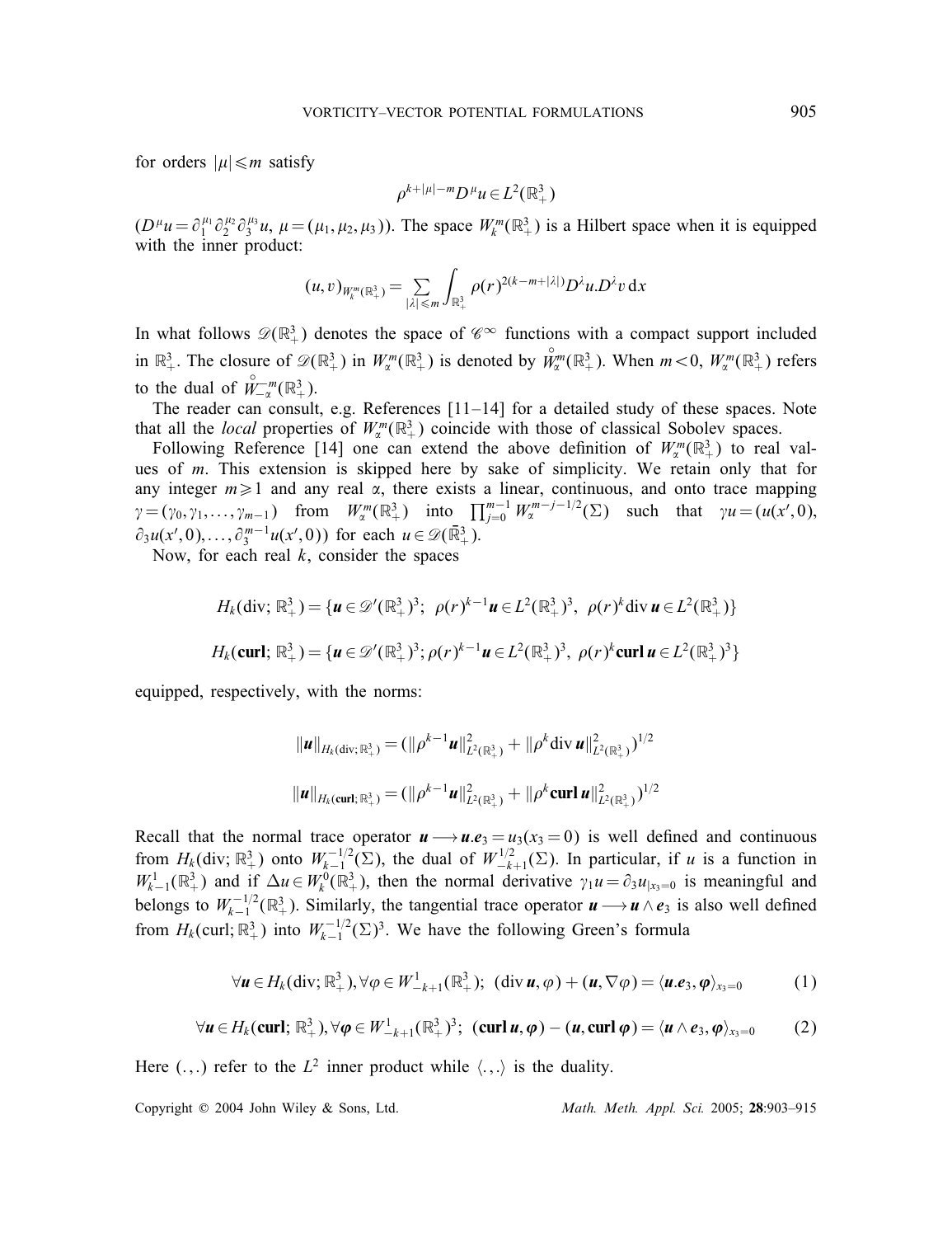The closure of  $\mathscr{D}(\mathbb{R}^3_+)^3$  in  $H_k(\text{div}; \mathbb{R}^3_+)$  is denoted by  $\overset{\circ}{H}_k(\text{div}; \mathbb{R}^3_+)$ . Similarly  $\overset{\circ}{H}_k(\text{curl}; \mathbb{R}^3_+)$ <br>notes the closure of  $\mathscr{D}(\mathbb{R}^3\, 3^3)$  in  $H_k(\text{curl}; \mathbb{R}^3)$ . Recall that (se denotes the closure of  $\mathscr{D}(\mathbb{R}^3_+)^3$  in  $H_k(\text{curl}; \mathbb{R}^3_+)$ . Recall that (see Reference [11])

$$
\hat{H}_k \text{ (div; } \mathbb{R}^3_+) = \{ \mathbf{u} \in H_k \text{ (div; } \mathbb{R}^3_+) ; \ \mathbf{u}.\mathbf{e}_3 = 0 \ \text{ at } x_3 = 0 \}
$$
\n
$$
\hat{H}_k \text{ (curl; } \mathbb{R}^3_+) = \{ \mathbf{u} \in H_k \text{ (curl; } \mathbb{R}^3_+) ; \ \mathbf{u} \wedge \mathbf{e}_3 = 0 \ \text{ at } x_3 = 0 \}
$$

Let  $H_{-k}^{-1}$ (div;  $\mathbb{R}^3_+$ ) (resp.  $H_{-k}^{-1}$ (curl;  $\mathbb{R}^3_+$ )) refer to the dual of  $\overset{\circ}{H}_k$  (div;  $\mathbb{R}^3_+$ ) (resp.  $\overset{\circ}{H}_k$  (curl;  $\mathbb{R}^3_+$ )). Both are spaces of distributions  $\mathbb{R}^3_+$ )). Both are spaces of distributions.

In what follows,  $\mathcal{A}_k^{\Delta}$  (resp.  $\mathcal{N}_k^{\Delta}$ ) denotes the space of harmonic polynomials with total orge  $\leq k$  and which are odd (resp. even) with respect to the last variable  $x$ . When  $k \leq -1$ degree  $\le k$  and which are odd (resp. even) with respect to the last variable x<sub>3</sub>. When  $k\le-1$ , we set  $\mathcal{A}_k^{\Delta} = \mathcal{N}_k^{\Delta} = \{0\}.$ <br>The following results

The following results concern the Laplace operator with Neumann or Dirichlet conditions at  $x_3 = 0$ . The reader can refer to Reference [11] for the proof.

*Proposition 2.1* (*The Dirichlet problem*) Let k be an integer. Then, for each pair  $(f,g) \in W_k^{-1}(\mathbb{R}^3_+) \times W_k^{1/2}(\Sigma)$ , the problem

$$
\Delta u = f \text{ in } \mathbb{R}^3_+, \quad u = g \text{ at } x_3 = 0 \tag{3}
$$

has a solution in  $W_k^1(\mathbb{R}^3_+)$  if and only if f and g satisfy

$$
\forall q \in \mathscr{A}_{k-1}^{\Delta}, \quad \langle f, q \rangle - \int_{\Sigma} g(x') \partial_3 q(x') dx' = 0
$$

When it exists, the solution is unique up to an element of  $\mathscr{A}^{\Delta}_{-k-1}$ . Moreover, if  $(f,g) \in$ <br> $W^{m-1}(\mathbb{R}^3) \times W^{m+1/2}(\Sigma)$  with  $w > 0$  or integer than  $w \in W^{m+1}(\mathbb{R}^3)$  (and denote continuously  $W_{m+k}^{m-1}(\mathbb{R}^3) \times W_{m+k}^{m+1/2}(\Sigma)$  with  $m \ge 0$  an integer, then  $u \in W_{m+k}^{m+1}(\mathbb{R}^3)$  (and depends continuously on f and a with respect to the quotient norm) on  $f$  and  $g$  with respect to the quotient norm).

*Proposition 2.2* (*The Neumann problem*) Let k be an integer. Then, for each pair  $(f,g) \in W_{k+1}^0(\mathbb{R}^3_+) \times W_k^{-1/2}(\Sigma)$ , the problem

$$
\Delta u = f \text{ in } \mathbb{R}^3_+, \quad \partial_3 u = g \text{ at } x_3 = 0 \tag{4}
$$

has a solution in  $W_k^1(\mathbb{R}^3_+)$  if and only if f and g satisfy

$$
\forall q \in \mathcal{N}_{k-1}^{\Delta}, \int_{\mathbb{R}^3_+} f(x) q(x) \, \mathrm{d}x + \langle g, q \rangle_{\Sigma} = 0
$$

When it exists, the solution is unique up to an element of  $\mathcal{N}_{-k-1}^{\Delta}$ . Moreover, if  $(f,g) \in$ <br> $W^{m-1}(\mathbb{R}^3) \cup W^{m-1/2}(\Sigma)$  with  $g \geq 1$  or integer than  $g \in W^{m+1}(\mathbb{R}^3)$  (and denote each portionaal)  $W_{m+k}^{m-1}(\mathbb{R}^3) \times W_{m+k}^{m-1/2}(\Sigma)$  with  $m \ge 1$  an integer, then  $u \in W_{m+k}^{m+1}(\mathbb{R}^3)$  (and depends continuously on f and a with respect to the quotient norm) on  $f$  and  $g$  with respect to the quotient norm).

*Proposition 2.3 (Boulmezaoud [10,11])* Let  $m \ge 1$  and k be two integers. For any h in  $W_{k+1}^0(\mathbb{R}^3_+)$  and any  $g \in W_{k+1}^{1/2}(\Sigma)^3$ , the problem

$$
\begin{aligned} \operatorname{div} \boldsymbol{u} &= h \text{ in } \mathbb{R}^3_+ \\ \boldsymbol{u} &= \boldsymbol{g} \text{ at } x_3 = 0 \end{aligned} \tag{5}
$$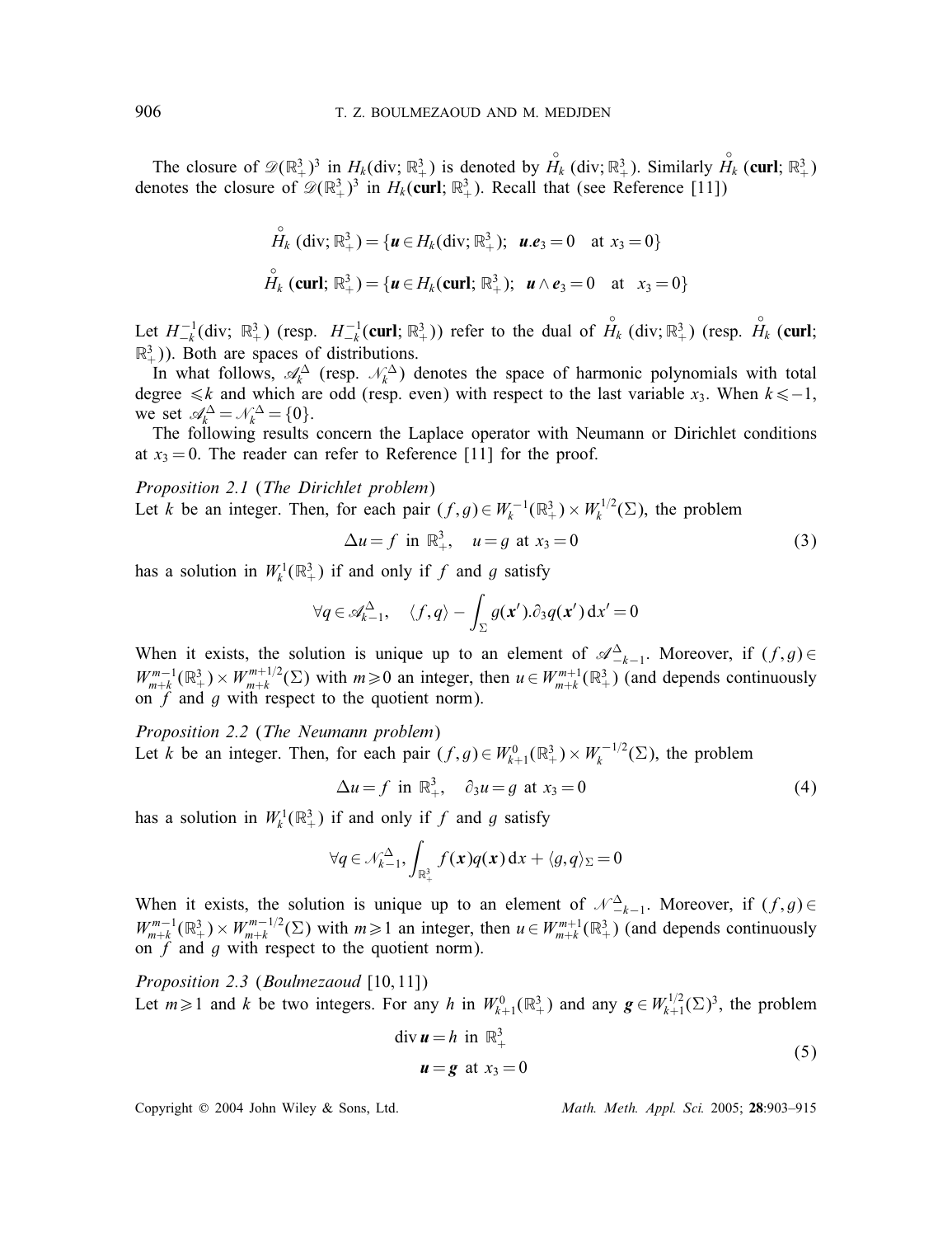admits at least one solution  $u \in W_{k+1}^1(\mathbb{R}^3_+)^3$  if and only if the following condition is fulfilled:

if 
$$
k \ge 1
$$
  $\int_{\mathbb{R}^3_+} h(x) dx + \int_{\Sigma} g.e_3 dx' = 0$  (6)

In that case, *u* can be selected such that

$$
\|\boldsymbol{u}\|_{W_{1+k}^1(\mathbb{R}^3_+)^3} \leqslant C\{\|\boldsymbol{g}\|_{W_{k+1}^{1/2}(\Sigma)^3} + \|h\|_{W_{k+1}^0(\mathbb{R}^3_+)}\}\tag{7}
$$

with  $C$  a constant depending only on  $k$ .

#### 3. SOME BASIC RESULTS ON VECTOR POTENTIALS

Consider the space:

$$
X_k(\mathbb{R}^3_+) = \{ \boldsymbol{\varphi} \in W^0_{k-1}(\mathbb{R}^3_+)^3; \ \rho^k \text{curl } \boldsymbol{\varphi} \in L^2(\mathbb{R}^3_+)^3, \ \rho^k \text{div } \boldsymbol{\varphi} \in L^2(\mathbb{R}^3_+) \}
$$

This is a Hilbert space for the inner product associated to the norm

$$
\|\boldsymbol{\varphi}\|_{X_k(\mathbb{R}^3_+)} = (\|\rho^{k-1}\boldsymbol{\varphi}\|_{L^2(\mathbb{R}^3_+)}^2 + \|\rho^k\text{div}\,\boldsymbol{\varphi}\|_{L^2(\mathbb{R}^3_+)}^2 + \|\rho^k\text{curl}\,\boldsymbol{\varphi}\|_{L^2(\mathbb{R}^3_+)}^2)^{1/2}
$$

Consider also the subspaces of  $X_k(\mathbb{R}^3_+)$ 

$$
X_k^T(\mathbb{R}^3_+) = {\boldsymbol{\varphi}} \in X_k(\mathbb{R}^3_+); \; {\boldsymbol{\varphi}}.{\boldsymbol{e}}_3 = 0 \text{ at } x_3 = 0
$$
\n
$$
X_k^N(\mathbb{R}^3_+) = {\boldsymbol{\varphi}} \in X_k(\mathbb{R}^3_+); \; {\boldsymbol{\varphi}} \times {\boldsymbol{e}}_3 = {\bf 0} \text{ at } x_3 = 0
$$

In Reference [11] (Corollaries 8 and 10), it is proved that

 $X_k^N(\mathbb{R}^3_+) \hookrightarrow W_k^1(\mathbb{R}^3_+)^3$ ,  $X_k^T(\mathbb{R}^3_+) \hookrightarrow W_k^1(\mathbb{R}^3_+)^3$ 

It follows in particular that the norm  $\|.\|_{W_k^1(\mathbb{R}^3_+)}$  is well defined on both the spaces  $X_k^N(\mathbb{R}^3_+)$ and  $X_k^T(\mathbb{R}^3_+)$  and is equivalent to the norm  $||.||_{X_k(\mathbb{R}^3_+)}$ .<br>Now for each integer k we denote by  $\mathcal{O}_k$  (norm

Now, for each integer k, we denote by  $\mathscr{G}_k^{\Delta}$  (resp.  $\mathscr{H}_k^{\Delta}$ ) the space of functions  $\boldsymbol{\varphi} \in X_{-k}^N(\mathbb{R}^3_+)$ (resp.  $\varphi \in X_{-k}^T(\mathbb{R}^3_+)$ ) satisfying

$$
\operatorname{curl} \boldsymbol{\varphi} = \mathbf{0} \text{ in } \mathbb{R}^3_+, \quad \operatorname{div} \boldsymbol{\varphi} = 0 \text{ in } \mathbb{R}^3_+
$$

We know that (see Reference [11])

$$
\mathscr{G}_k^{\Delta} = \{ \nabla q; \ q \in \mathscr{A}_k^{\Delta} \}, \quad \mathscr{H}_k^{\Delta} = \{ \nabla q; \ q \in \mathscr{N}_k^{\Delta} \}
$$

In the sequel, for each  $\varphi \in X^N_{-k}(\mathbb{R}^3_+)$ ,  $\Lambda_k \varphi$  denotes the orthogonal projection of  $\varphi$  on  $\mathscr{G}_k^{\Delta}$  with respect to the unit product of  $(\Lambda_k)_{-k}$  and it is also its projection with respect to the weigh respect to the inner product of  $(.,.)_{X_{-k}^N(\mathbb{R}^3_+)}$ . It is also its projection with respect to the weighted L<sup>2</sup> inner product  $(.,.)_{W^0_{-k-1}(\mathbb{R}^3_+)^3}.$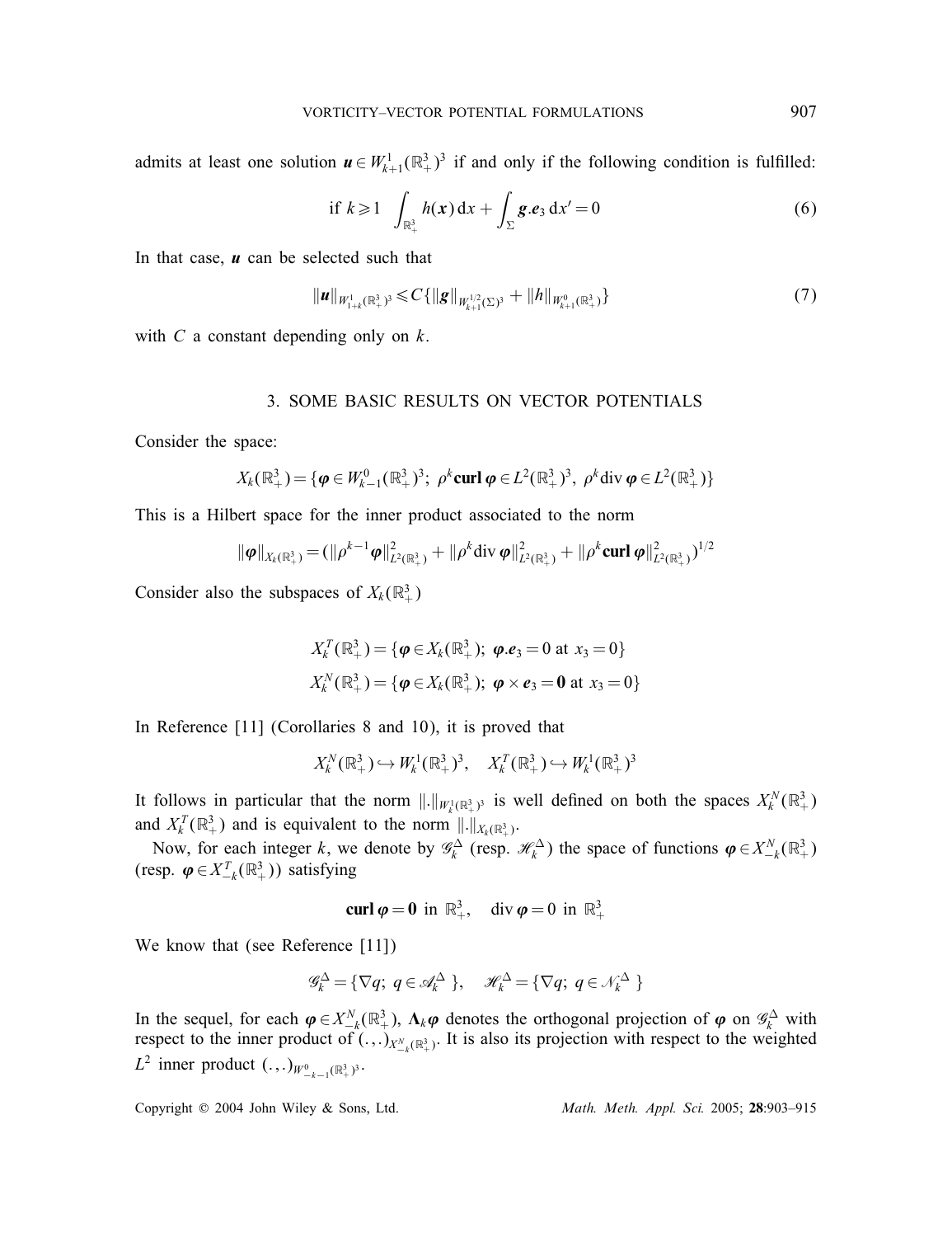*Proposition 3.1* (*Boulmezaoud* [11])

The space  $X_k^N(\mathbb{R}^3_+)$  is continuously imbedded in  $W_k^1(\mathbb{R}^3_+)$ <sup>3</sup>. In addition, there exists a constant  $C$  which depends only on k such that  $C$ , which depends only on  $k$  such that:

$$
\|\boldsymbol{\varphi}\|_{W_k^1(\mathbb{R}^3_+)} \leq ( \|\rho^k \mathrm{div}\,\boldsymbol{\varphi}\|_{L^2(\mathbb{R}^3_+)}^2 + \|\rho^k \mathrm{curl}\,\boldsymbol{\varphi}\|_{L^2(\mathbb{R}^3_+)}^2 + \|\rho^{k-1}\boldsymbol{\Lambda}_{-k}\boldsymbol{\varphi}\|_{L^2(\mathbb{R}^3_+)}^2)^{1/2}
$$

for every function  $\boldsymbol{\varphi} \in X_k^N(\mathbb{R}^3_+).$ 

Note that when  $k = -1$ , one has  $\mathcal{A}_{-k}^{\Delta} = \mathcal{A}_{1}^{\Delta} = \{q(x) = cx_3, c \in \mathbb{R}\}\)$ . Hence  $\mathcal{G}_{-k}^{\Delta} = \mathcal{G}_{1}^{\Delta} = (x) = cx_3, c \in \mathbb{R}$ .  $\{v(x) = c e_3, c \in \mathbb{R}\}.$  It follows that for every  $\varphi \in X^N_{-1}(\mathbb{R}^3_+),$ 

$$
\Lambda_1 \varphi = \frac{\int_{\mathbb{R}^3_+} \rho^{-4} \varphi \cdot e_3 \, \mathrm{d}x}{\int_{\mathbb{R}^3_+} \rho^{-4} \, \mathrm{d}x} e_3
$$

Since

$$
\int_{\mathbb{R}^3_+} \rho^{-4} \, \mathrm{d}x = \frac{\pi^2}{2}
$$

one gets

$$
\Lambda_1 \boldsymbol{\varphi} = \frac{2}{\pi^2} \left( \int_{\mathbb{R}^3_+} \rho^{-4} \boldsymbol{\varphi} . \boldsymbol{e}_3 \, dx \right) \boldsymbol{e}_3
$$

Proposition 3.1 states that the semi norm

$$
\boldsymbol{\varphi} \longrightarrow \left( \|\rho^{-1} \text{div } \boldsymbol{\varphi}\|_{L^2(\mathbb{R}^3_+)}^2 + \|\rho^{-1} \text{curl } \boldsymbol{\varphi}\|_{L^2(\mathbb{R}^3_+)}^2 + \left( \int_{\mathbb{R}^3_+} \rho^{-4} \boldsymbol{\varphi} . \boldsymbol{e}_3 \, dx \right)^2 \right)^{1/2}
$$

is a norm on  $X_{-1}^N(\mathbb{R}^3_+)$  equivalent to the norm  $\|.\|_{X_{-1}(\mathbb{R}^3_+)}$ .<br>We need the two following propositions which assert the

We need the two following propositions which assert the existence of vector potentials, with a vanishing normal or tangential component (see Reference [11] for a more general version).

*Proposition 3.2*

Let  $k \le 2$  and  $m \ge 0$  be two integers. Let  $v \in W_{m+k}^m(\mathbb{R}^3_+)^3$  such that div  $v = 0$ . Then there exists a unique function  $\boldsymbol{\varphi} \in W_{m+k}^{m+1}(\mathbb{R}^3_+)^3/\mathcal{H}_{-k}^{\Delta}$  depending continuously on *u* such that

$$
\operatorname{curl} \boldsymbol{\varphi} = \boldsymbol{v} \text{ in } \mathbb{R}^3_+, \quad \operatorname{div} \boldsymbol{\varphi} = 0 \text{ in } \mathbb{R}^3_+ \quad \text{and} \quad \boldsymbol{\varphi}. \boldsymbol{e}_3 = \boldsymbol{0} \text{ at } x_3 = 0
$$

*Proposition 3.3*

Let  $k \le 2$  and  $m \ge 0$  be two integers. Let  $v \in W_{k+m}^m(\mathbb{R}^3_+)^3$  such that div  $v = 0$  in  $\mathbb{R}^3_+$ ,  $v.e_3 = 0$  at  $v_2 = 0$ . Then there exists a unique function  $\omega \in W^{m+1}(\mathbb{R}^3_+)^3$  i.  $\omega \triangleq$  depending continuo  $x_3 = 0$ . Then there exists a unique function  $\varphi \in W^{m+1}_{k+m}(\mathbb{R}^3_+)^3/\mathscr{G}^{\Delta}_{-k}$  depending continuously on  $v$  such that such that

$$
\mathbf{curl}\,\boldsymbol{\varphi}=\boldsymbol{v}\,\,\mathrm{in}\,\,\mathbb{R}^3_+, \quad \mathrm{div}\,\boldsymbol{\varphi}=0\,\,\mathrm{in}\,\,\mathbb{R}^3_+\quad\mathrm{and}\quad \boldsymbol{\varphi}\wedge\boldsymbol{e}_3=\mathbf{0}\,\,\mathrm{at}\,\,x_3=0
$$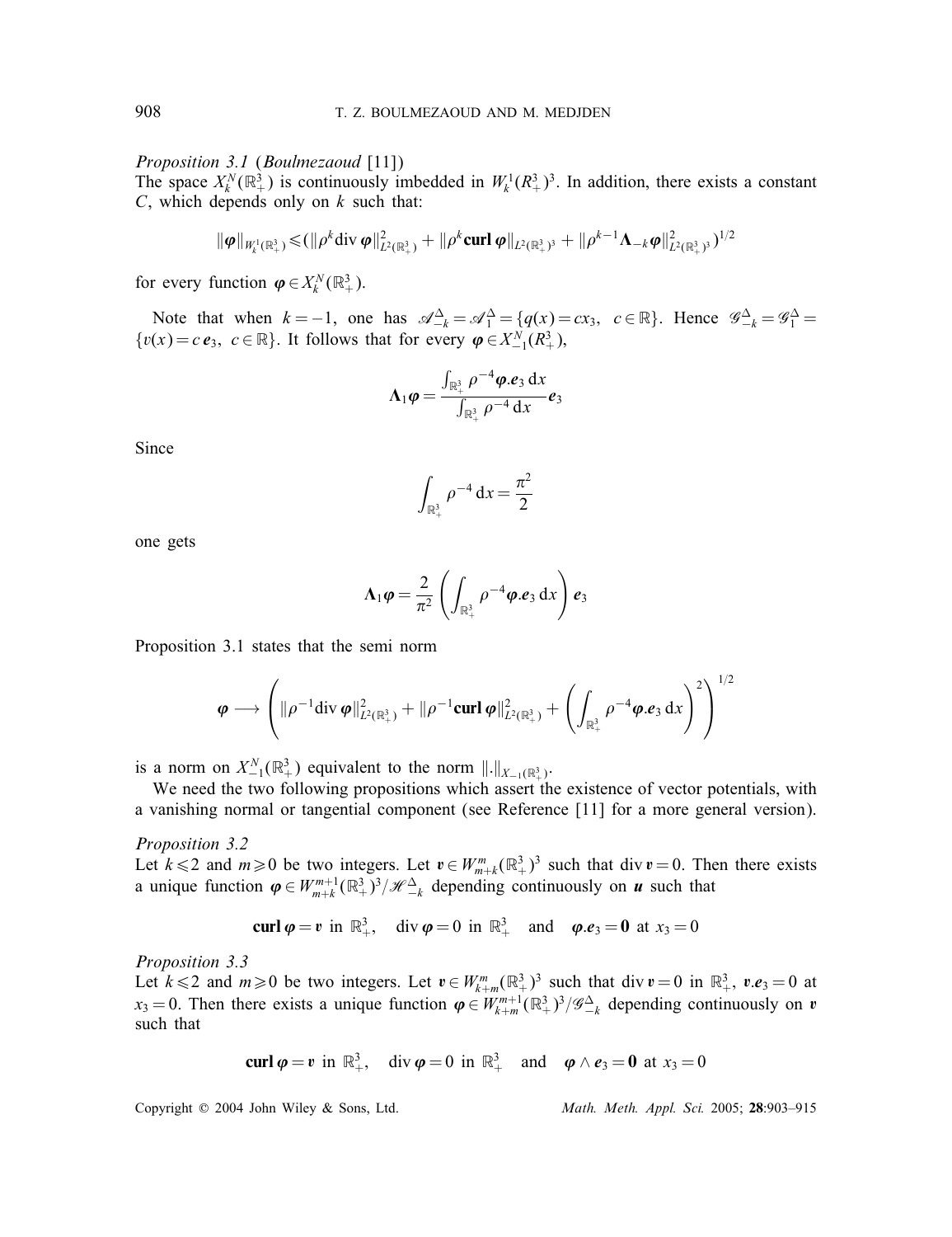#### 4. A FIRST MIXED FORMULATION

Let k be an integer. Let us consider firstly the inhomogeneous Stokes system  $(P_1)$  with  $f \in W_k^{-1}(\mathbb{R}^3_+)^3$ ,  $h \in W_k^0(\mathbb{R}^3_+)$  and  $g \in W_k^{1/2}(\Sigma)^3$ . Then, according to Proposition 2.3, we can introduce a vector field  $u_0 \in W_k^{1}(\mathbb{R}^3_+)^3$  such that introduce a vector field  $u_0 \in W_k^1(\mathbb{R}^3_+)^3$  such that

$$
\text{div } \bm{u}_0 = h \text{ in } \mathbb{R}^3_+, \quad \bm{u}_0 = \bm{g} \text{ at } x_3 = 0
$$

provided that h and g satisfy the compatibility condition (6) when  $k \ge 1$ . Consequently, we shall suppose without loss of generality that  $h = 0$  and  $g = 0$ . In the sequel, we deal with the homogeneous Stokes problem

*Find*  $u \in W_k^1(\mathbb{R}^3_+)^3$  *and*  $p \in W_k^0(\mathbb{R}^3_+)$  *solution of* 

$$
\begin{array}{ll}\n\text{(P}_2) & \begin{cases}\n-v\Delta u + \nabla p = f & \text{in } \mathbb{R}^3_+ \\
\text{div } u = 0 & \text{in } \mathbb{R}^3_+ \\
u = 0 & \text{at } x_3 = 0\n\end{cases}\n\end{array}
$$

where  $f \in W_k^{-1}(\mathbb{R}^3_+)^3$ .<br>The well-posednes

The well-posedness, the regularity and the kernel of problem  $(P_2)$  were treated in Reference [11] for several kinds of behaviours at infinity. Here, we focus our attention on a formulation of this problem in terms of *vorticity* and *vector potential*. Such a formulation seems to be well-posed in the sense of Babuska–Brezzi only in the intermediate case  $k = 0$ , for which there is in a way a duality between the behaviours at innity of the vorticity and the vector potential. Note that the problem  $(P_2)$  admits also a direct mixed formulation in terms of the velocity and the pressure when  $k = 0$  (see Reference [10]). In what follows, we consider the problem  $(P_2)$  when  $k = 0$ . Let us start with the following simple lemma.

*Lemma 4.1* Let  $f \in H_0^{-1}$ (div;  $\mathbb{R}^3_+$ ). Then, curl  $f \in H_1^{-1}$ (curl;  $\mathbb{R}^3_+$ ) and

$$
\|\text{curl} f\|_{H_1^{-1}(\text{curl};\,\mathbb{R}^3_+)} \le \|f\|_{H_0^{-1}(\text{div};\,\mathbb{R}^3_+)}
$$
\n(8)

# *Proof*

Recall first that  $\mathscr{D}(\mathbb{R}^3_+)^3$  is dense in  $H_{-1}$  (curl;  $\mathbb{R}^3_+$ ). Let  $\varphi \in \mathscr{D}(\mathbb{R}^3_+)^3$ . Then, curl  $\varphi \in H_0$ <br>(div:  $\mathbb{R}^3$ ) and (div;  $\mathbb{R}^3_+$ ), and

$$
\Vert \mathbf{curl}\, \boldsymbol{\varphi} \Vert_{H_0(\mathrm{div};\;\mathbb{R}^3_+)} = \Vert \mathbf{curl}\, \boldsymbol{\varphi} \Vert_{W^0_{-1}(\mathbb{R}^3_+)}
$$

In the sense of distributions, we can write

$$
\langle \operatorname{curl} f, \pmb{\varphi} \rangle_{\mathscr{D}'(\mathbb{R}^3_+) , \mathscr{D}(\mathbb{R}^3_+)} = \langle f, \operatorname{curl} \pmb{\varphi} \rangle_{H_0^{-1}(\operatorname{div}; \ \mathbb{R}^3_+) , \overset{\circ}{H}_0(\operatorname{div}; \ \mathbb{R}^3_+)}
$$

It follows that

$$
|\langle \operatorname{curl} f, \varphi \rangle| \leq \|f\|_{H_0^{-1}(\operatorname{div}; \; \mathbb{R}^3_+)} \|\operatorname{curl} \varphi\|_{H_0(\operatorname{div}; \; \mathbb{R}^3_+)}
$$
  

$$
\leq \|f\|_{H_0^{-1}(\operatorname{div}; \; \mathbb{R}^3_+)} \|\varphi\|_{H_{-1}(\operatorname{curl}; \; \mathbb{R}^3_+)}
$$

which ends the proof.

Copyright ? 2004 John Wiley & Sons, Ltd. *Math. Meth. Appl. Sci.* 2005; 28:903–915

 $\Box$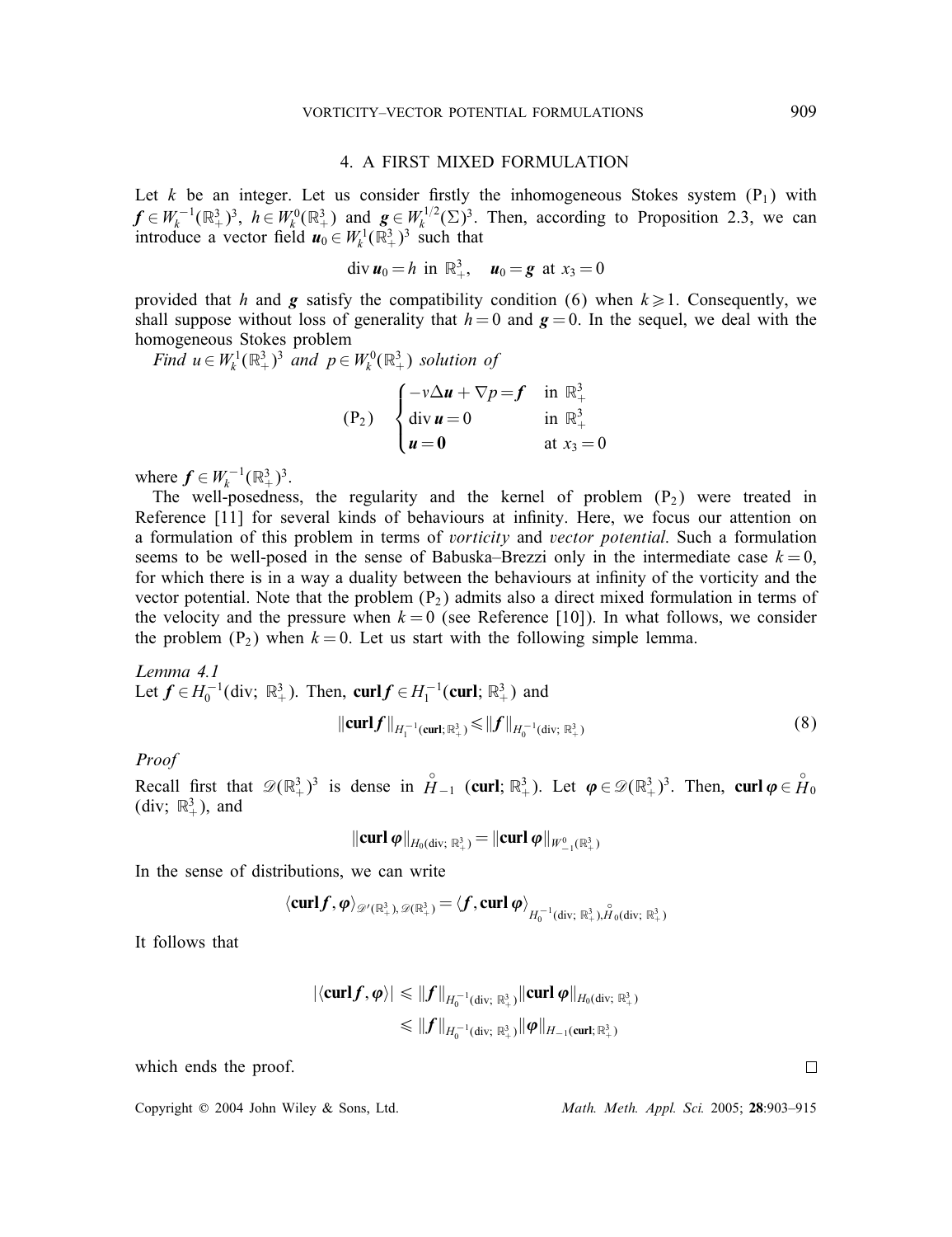Now, let  $u \in W_0^1(\mathbb{R}^3_+)$  be solution of  $(P_2)$ . We associate to *u* two vector fields as follows:

• The *vorticity* of *u* is the vector field of  $L^2(\mathbb{R}^3_+)^3$  given by

$$
w = \operatorname{curl} u \tag{9}
$$

• The *vector potential* of *u* is the unique vector field  $\varphi \in X_{-1}^N(\mathbb{R}^3_+)$  satisfying

$$
\operatorname{curl} \boldsymbol{\varphi} = \boldsymbol{u} \text{ in } \mathbb{R}^3_+, \text{ div } \boldsymbol{\varphi} = 0 \text{ in } \mathbb{R}^3_+, \int_{\mathbb{R}^3_+} \frac{\boldsymbol{\varphi} \cdot \boldsymbol{e}_3}{\rho^4} dx = 0 \tag{10}
$$

The existence and the uniqueness of  $\varphi$  is ensured by Proposition 3.3.

The vector functions  $\varphi$  and  $w$  are related by the identity

$$
\operatorname{curl} \operatorname{curl} \boldsymbol{\varphi} = \boldsymbol{w} \text{ in } \mathbb{R}^3_+ \tag{11}
$$

Consider now the spaces

$$
X = \{ \eta \in \overset{\circ}{H}_1(\text{div}; \mathbb{R}^3_+); \text{ curl curl } \eta \in H_1^{-1}(\text{curl}; \mathbb{R}^3_+) \}
$$

$$
M = \left\{ \varphi \in X_{-1}^N(\mathbb{R}^3_+); \int_{\mathbb{R}^3_+} \rho^{-4} \varphi \cdot e_3 \, dx = 0 \right\}
$$

equipped with their natural norms. Notice that  $M \hookrightarrow \overset{\circ}{H}_{-1}$  (curl;  $\mathbb{R}^3_+$ ).<br>We are now in position to state the following.

We are now in position to state the following.

*Proposition 4.2*

Suppose that  $f \in H_0^{-1}$  (div;  $\mathbb{R}^3_+$ ) ( $\hookrightarrow W_0^{-1}$  $(\mathbb{R}^3_+)^3$ ), and let  $(u, p) \in W_0^1$  $(\mathbb{R}^3_+)^3 \times L^2(\mathbb{R}^3_+)$  be the solution of  $(P_0)$ . Then the pair  $(w, \omega)$  belongs to  $X \times M$  and is solution of the proble solution of  $(P_2)$ . Then, the pair  $(w, \varphi)$  belongs to  $X \times M$  and is solution of the problem

$$
(P_3) \quad \begin{cases} \forall \eta \in X, & \int_{\mathbb{R}^3_+} w \cdot \eta \, \mathrm{d}x - \langle \mathbf{curl} \mathbf{curl} \eta, \varphi \rangle - \delta \int_{\mathbb{R}^3_+} \mathrm{div} \, \eta \cdot \mathrm{div} \, \varphi \, \mathrm{d}x = 0 \\ \forall v \in M, & \langle \mathbf{curl} \mathbf{curl} \, w, v \rangle + \delta \int_{\mathbb{R}^3_+} \mathrm{div} \, w \cdot \mathrm{div} \, v \, \mathrm{d}x = v^{-1} \langle \mathbf{curl} \, f, v \rangle \end{cases}
$$

for any real number  $\delta$ .

*Proof* We have  $\varphi \in M$  by definition. On the other hand, observe that

div 
$$
w = 0
$$
 in  $\mathbb{R}^3_+$ ,  $w.e_3 = \sum_{i=1}^2 \frac{\partial}{\partial x_i} (u \times e_3).e_i = 0$  at  $x_3 = 0$ 

$$
\operatorname{curl} \operatorname{curl} w = -\operatorname{curl} (\Delta u) = v^{-1} \operatorname{curl} f
$$

Hence, *w*∈*X*, thanks to Lemma 4.1. The second identity of (P<sub>3</sub>) stems clearly from the last equality. The first identity stems from (11) and the inclusion  $M \hookrightarrow \overset{\circ}{H}_{-1}$  (**curl**:  $\mathbb{R}^3$ ). equality. The first identity stems from (11) and the inclusion  $M \hookrightarrow \overset{\circ}{H}_{-1}(\text{curl}; \mathbb{R}^3_+)$ .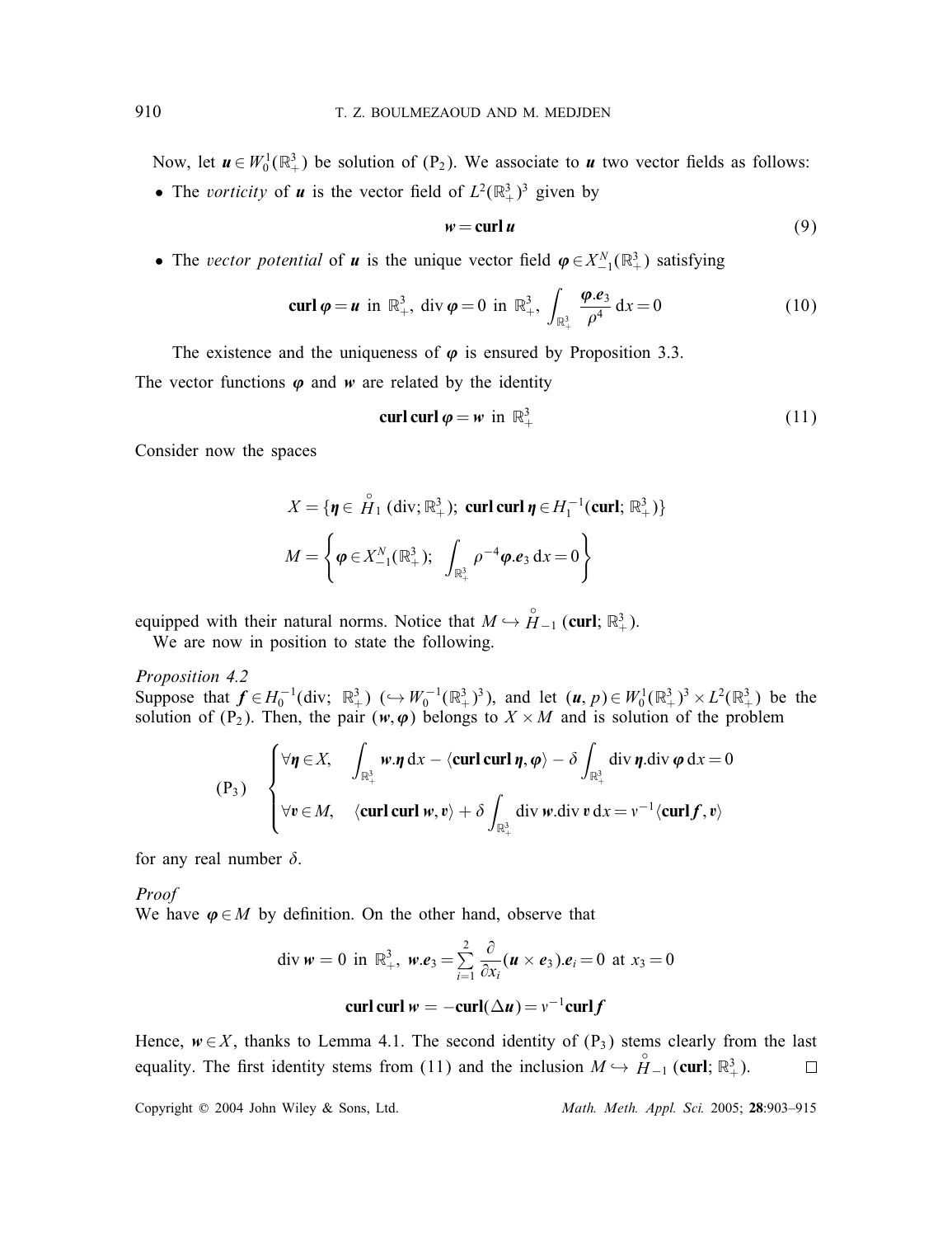The problem  $(P_3)$  can be put into the abstract framework:

$$
\begin{aligned}\n(\mathbf{P}_3') \quad \begin{cases}\n\text{find } \mathbf{w} \in X, & \mathbf{\varphi} \in M \text{ such that:} \\
\forall \mathbf{\eta} \in X, & a(\mathbf{w}, \mathbf{\eta}) + b_\delta(\mathbf{\eta}, \mathbf{\varphi}) = 0 \\
\forall \mathbf{v} \in M, & b_\delta(\mathbf{w}, \mathbf{v}) = \ell(\mathbf{v})\n\end{cases}\n\end{aligned}
$$

where

$$
a(w, \eta) = \int_{\mathbb{R}^3_+} w \cdot \eta \, dx
$$
  

$$
b_{\delta}(\eta, \varphi) = -\langle \operatorname{curl} \operatorname{curl} \varphi, \eta \rangle - \delta \int_{\mathbb{R}^3_+} \operatorname{div} \varphi \operatorname{div} \eta \, dx
$$
  

$$
\ell(v) = \frac{1}{v} \int_{\mathbb{R}^3_+} f \cdot \operatorname{curl} v \, dx
$$

*Theorem 4.3* Suppose that  $\delta > 0$ . Then, problem (P<sub>3</sub>) admits one and only one solution ( $w, \varphi$ )∈X × M. Furthermore,

$$
\|\mathbf{w}\|_{X} \leq C_{1}\beta_{0}^{-1}\|\mathbf{f}\|_{H_{0}^{-1}(\text{div};\mathbb{R}^{3}_{+})}
$$
  

$$
\|\varphi\|_{X_{-1}(\mathbb{R}^{3}_{+})} \leq C_{2}\beta_{0}^{-1}\|\mathbf{f}\|_{H_{0}^{-1}(\text{div};\mathbb{R}^{3}_{+})}
$$
 (12)

where  $\beta_0 = v \min(1, \delta)$ .  $C_1$  and  $C_2$  are two constants not depending on *f*, *v* and  $\delta$ .

#### *Proof*

The proof of Theorem 4.3 rests on the use well known Babuska–Brezzi theorem (see References [15,16] or [17]):

## *Theorem 4.4*

Let X and M be two Hilbert spaces with norms  $\Vert .\Vert_X$  and  $\Vert .\Vert_M$  and let X' and M' be their duals. Let  $a(.,.): X \times X \to \mathbb{R}$  and  $b(.,.): X \times M \to \mathbb{R}$  be two bilinear and continuous forms. Assume that  $a(.,.)$  is such that

$$
a(v,v) \geqslant \alpha ||v||_X^2, \ \forall v \in V = \{w \in X; \ b(w,\mu) = 0 \ \forall \mu \in M\}
$$

for some constant  $\alpha > 0$ . Then the problem: given  $\ell \in X'$ ,  $\chi \in M'$ , find  $(u, \lambda) \in X \times M$  such that

$$
a(u, v) + b(v, \lambda) = \langle \ell, v \rangle, \quad \forall v \in X
$$

$$
b(u, \mu) = \langle \chi, \mu \rangle \quad \forall \mu \in M
$$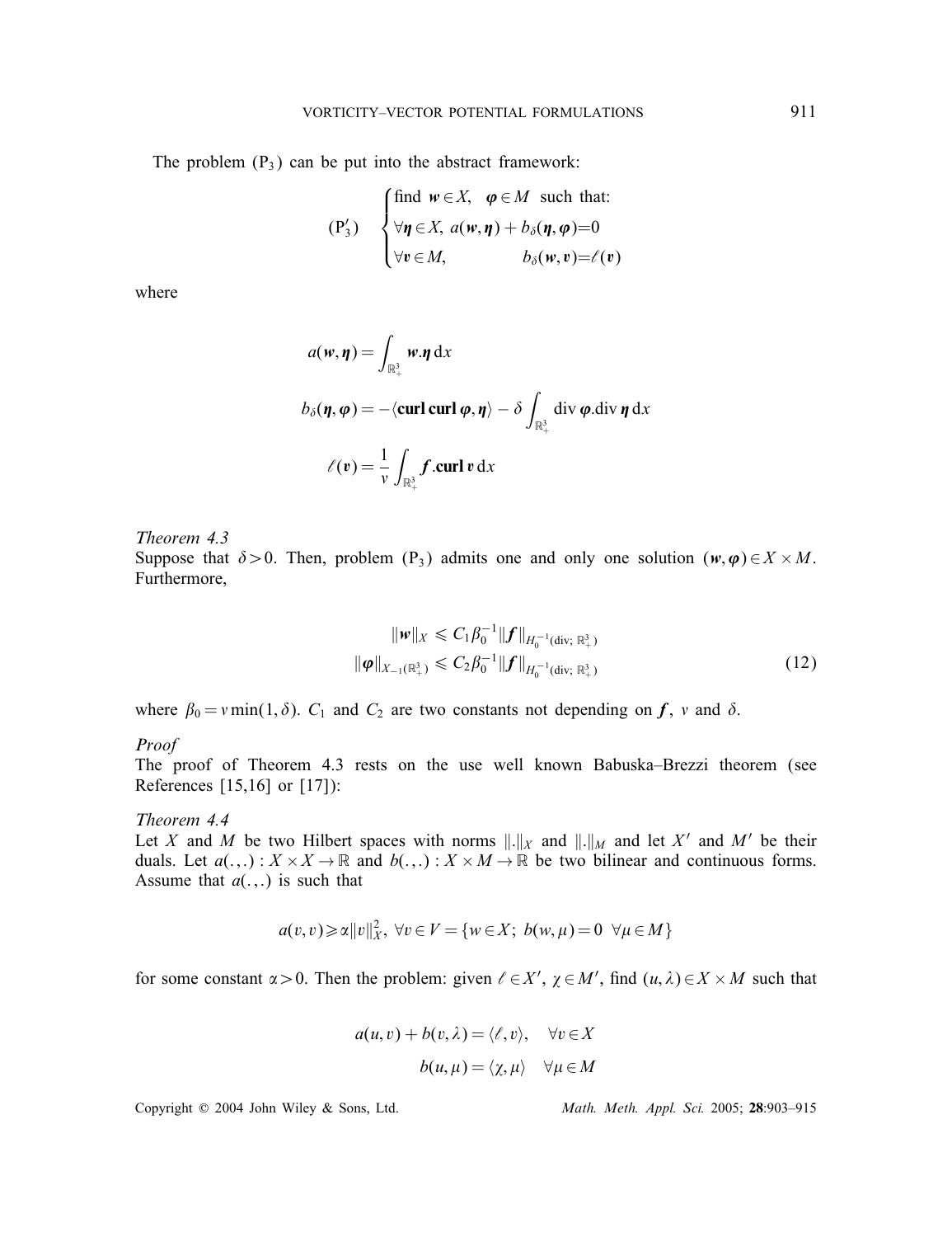has a solution if and only if  $b(.,.)$  satisfies

$$
\inf_{\mu \in M} \sup_{v \in X} \frac{b(v, \mu)}{\|v\|_X \|\mu\|_M} \geq \beta
$$

for some constant  $\beta > 0$ . In that case, the solution is unique.

Now, let us consider the space

$$
V_{\delta} = \{ \pmb{\eta} \in X; \ b_{\delta}(\pmb{\eta}, \pmb{v}) = 0 \}
$$

*Lemma 4.5*

Suppose that  $\delta \neq 0$ . Then, a vector function  $\eta \in L^2(\mathbb{R}^3_+)^3$  belongs to  $V_{\delta}$  if and only if

curl curl  $\eta = 0$  in  $\mathbb{R}^3_+$ , div  $\eta = 0$  in  $\mathbb{R}^3_+$ 

*Proof* Let  $\boldsymbol{\eta} \in V_{\delta}$  and set  $\boldsymbol{v} = \nabla h$  with  $h \in W^2_{-1}(\mathbb{R}^3_+)$  solution of

$$
\Delta h = \rho^2 \text{div } \pmb{\eta} \quad \text{in } \mathbb{R}^3_+
$$

$$
h = 0 \quad \text{at } x_3 = 0
$$

This problem admits one and only one solution. It follows that

$$
b_{\delta}(\eta, v) = -\delta \int_{\mathbb{R}^3_+} \rho^2 |\text{div }\eta|^2 \, dx = 0
$$

Thus div  $\eta = 0$ . Moreover, for any  $v \in \mathcal{D}(\mathbb{R}^3_+)^3$  we have

$$
b_{\delta}(\eta, v) = \langle \mathbf{curl} \mathbf{curl} \eta, v \rangle = 0
$$

Hence, **curl curl**  $\eta = 0$  in  $\mathcal{D}'(\mathbb{R}^3_+)$ . This ends the proof of the lemma.

We conclude from Lemma 4.5 that

$$
a(\eta, \eta) = \|\eta\|_{L^2(\mathbb{R}^3_+)}^2 = \|\eta\|_X^2
$$

for each  $\eta \in V_{\delta}$ . Hence, a is  $V_{\delta}$ -elliptic. It remains to prove inf–sup condition on  $b_{\delta}(\cdot,\cdot)$ .

*Lemma 4.6* (*Inf–sup condition*)

Suppose that  $\delta > 0$ . Then, there exists a constant  $\beta > 0$ , not depending on  $\delta$ , such that

$$
\inf_{\mathbf{v}\in M}\sup_{\mathbf{\eta}\in X}\frac{b_{\delta}(\mathbf{\eta},\mathbf{v})}{\|\mathbf{\eta}\|_{X}\|\mathbf{v}\|_{X_{-1}^N(\mathbb{R}^3_+)}}\geqslant\min(1,\delta)\beta
$$
\n(13)

#### *Proof*

Let  $v \in M$  and let  $q \in W_2^2(\mathbb{R}^3_+)$  be solution of the Laplace equation

$$
\begin{cases} \Delta q = -\text{div}(\rho^{-2} \text{curl } v) = -\nabla \rho^{-2} . \text{curl } v \in W_2^0(\mathbb{R}^3_+) \\ q = 0 \text{ at } x_3 = 0 \end{cases}
$$

Copyright ? 2004 John Wiley & Sons, Ltd. *Math. Meth. Appl. Sci.* 2005; 28:903–915

 $\Box$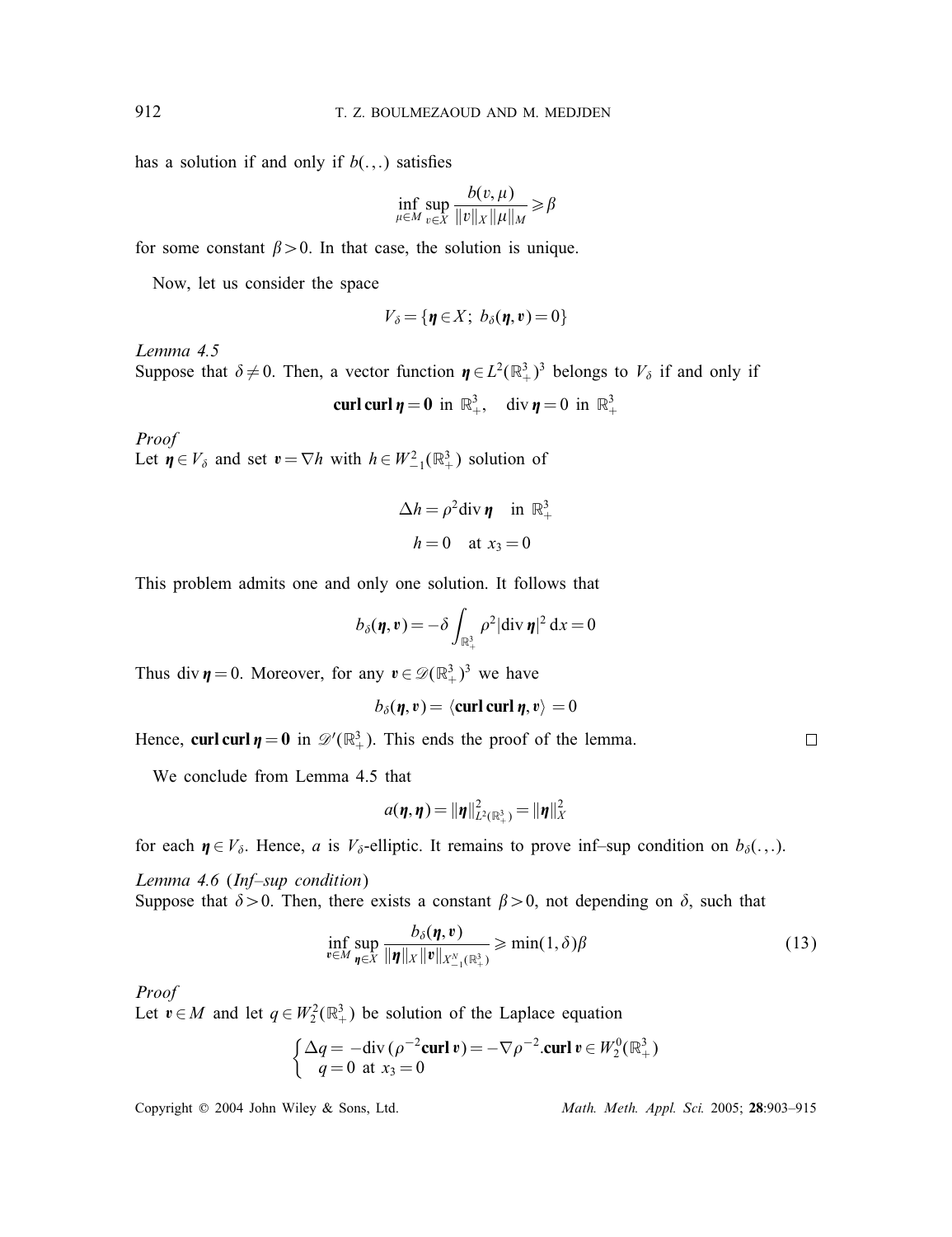According to Proposition 2.1,  $q$  exists and satisfies

$$
\|q\|_{W_2^2(\mathbb{R}^3_+)} \lesssim \|\rho^{-3}\mathrm{curl}\,v\|_{W_2^0(\mathbb{R}^3_+)} \lesssim \|v\|_{X_{-1}^N(\mathbb{R}^3_+)}
$$

Consider also the function  $\theta \in W_1^2(\mathbb{R}^3_+)$  solution of

$$
\begin{cases} \Delta \theta = \rho^{-2} \text{div } \mathbf{v} & \text{in } \mathbb{R}^3_+ \ (\in W_1^0(\mathbb{R}^3_+)) \\ \frac{\partial \theta}{\partial x_3} = 0 & \text{at } x_3 = 0 \end{cases}
$$

By virtue of Theorem 2.1,  $\theta$  exists, is unique and satisfies

$$
\|\theta\|_{W_1^2(\mathbb{R}^3_+)} \lesssim \|\rho^{-2} \text{div}\, \mathbf{v}\|_{W_1^0(\mathbb{R}^3_+)} \lesssim \|\mathbf{v}\|_{X_{-1}^N(\mathbb{R}^3_+)}
$$

According to Proposition 3.2 there exists a unique vector field  $w_0 \in W_1^1(\mathbb{R}^3_+)$ <sup>3</sup> solution of

$$
\begin{cases}\n\text{curl } w_0 = \rho^{-2} \text{curl } v + \nabla q & \text{in } \mathbb{R}^3_+, \ (\in W_1^0(\mathbb{R}^3_+)) \\
\text{div } w_0 = 0 & \text{in } \mathbb{R}^3_+ \\
w_0.e_3 = 0 & \text{at } x_3 = 0\n\end{cases}
$$

We set  $\eta = -w_0 - \nabla \theta$ . Then, clearly  $\eta$  belongs to X and

$$
b_\delta(\boldsymbol{\eta},\boldsymbol{v}) = \int_{\mathbb{R}^3_+} |\rho^{-1}\mathrm{curl}\,\boldsymbol{v}|^2\,\mathrm{d}x + \delta \int_{\mathbb{R}^3_+} |\rho^{-1}\mathrm{div}\,\boldsymbol{v}|^2\,\mathrm{d}x
$$

Here, we used the identity

$$
\int_{\mathbb{R}^3_+} \operatorname{curl} \mathbf{v}.\nabla q \, \mathrm{d} x = 0
$$

Inequality (13) stems from Proposition 3.1. This completes also the proof of Theorem 4.3 and Lemma 4.6.  $\Box$ 

#### 5. A SECOND FORMULATION

Our task here is to give another formulation of problem  $(P_2)$  when the right hand side f is slightly smoother. The first step of this formulation consists to introduce two vector potential operators  $P_T$  and  $P_N$  defined from the space

$$
X_{1,0}^T(\mathbb{R}^3_+) = {\mathbf{\{\eta \in X_1^T(\mathbb{R}^3_+)}; \text{ div }\mathbf{\eta} = 0}
$$

into  $W_1^2(\mathbb{R}^3_+)^3$  as follows:

•  $P_T$  assigns to each  $\eta \in X_{1,0}^T(\mathbb{R}^3_+)$  the unique vector field  $\Phi \in W_1^2(\mathbb{R}^3_+)$ <sup>3</sup> satisfying

$$
\text{curl } \Phi = \eta, \text{ div } \Phi = 0, \text{ and } \Phi.e_3 = 0 \text{ at } x_3 = 0
$$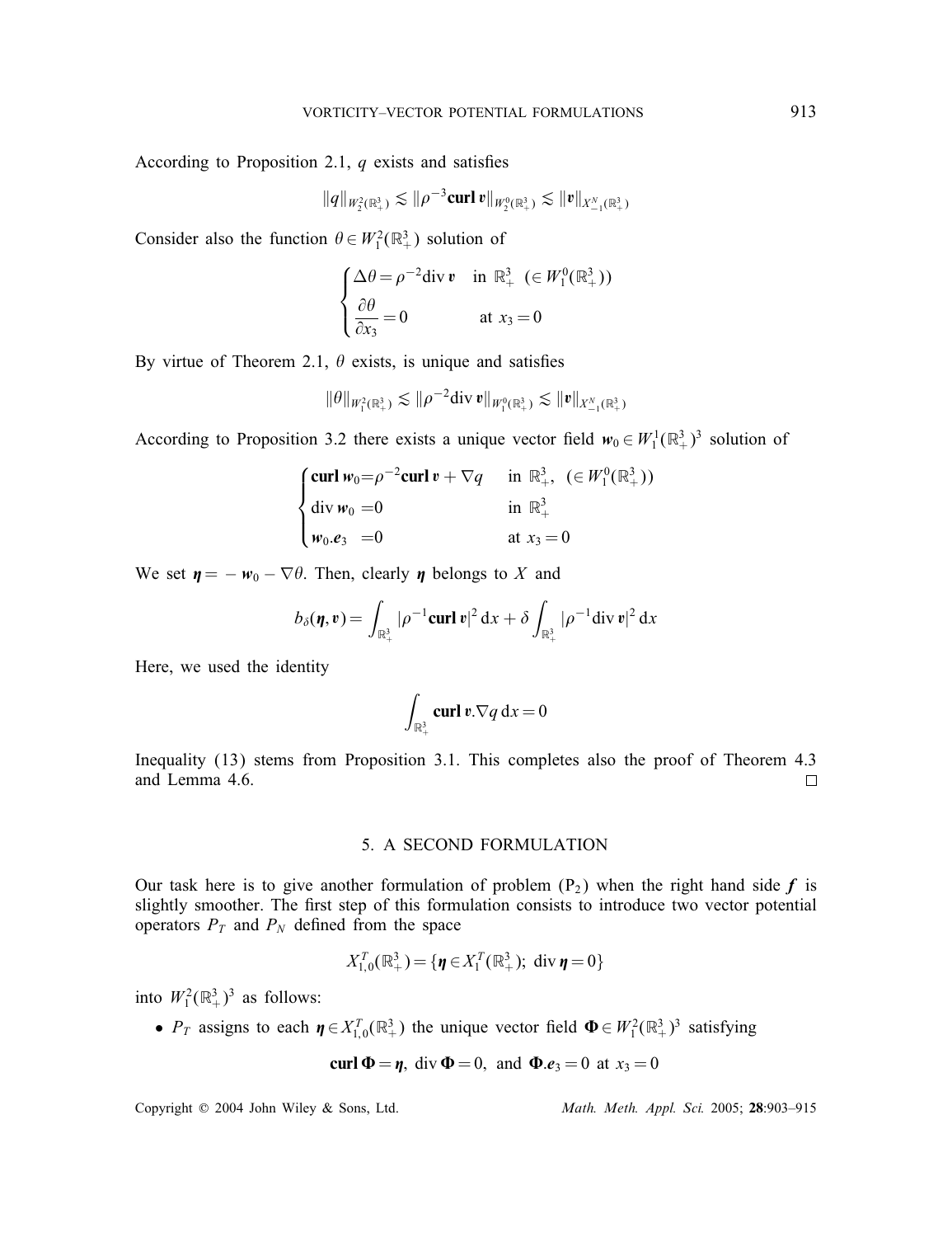•  $P_N$  assigns to each  $\eta \in X_{1,0}^T(\mathbb{R}^3_+)$  the unique vector field  $\Phi \in W_1^2(\mathbb{R}^3_+)$  satisfying curl  $\Phi = \eta$ , div  $\Phi = 0$ , and  $\Phi \times e_3 = 0$  at  $x_3 = 0$ 

These linear operators are well defined and are continuous from  $X_{1,0}^T(\mathbb{R}^3_+)$  into  $W_0^1(\mathbb{R}^3_+)^3$ , thanks to Propositions 3.2 and 3.3 thanks to Propositions 3.2 and 3.3.

Now, we consider the closed subspace of  $X_1^T(\mathbb{R}^3_+)$  defined as

$$
\tilde{X} = \{ \pmb{\eta} \in X_{1,0}^T(\mathbb{R}^3_+); \ (P_T - P_N) \pmb{\eta} = 0 \}
$$

It is quite clear that

$$
\tilde{X} = \{ \boldsymbol{\eta} = \textbf{curl } \boldsymbol{\Phi}; \ \boldsymbol{\Phi} \in \overset{\circ}{W}_0^1(\mathbb{R}^3_+)^3 \cap W_1^2(\mathbb{R}^3_+)^3 \}
$$

On the other hand, we set

$$
\tilde{M} = \{ \boldsymbol{\varphi} \in M; \text{ div } \boldsymbol{\varphi} = 0 \}
$$

We state the following

*Theorem 5.1* Suppose that  $f \in W_1^0(\mathbb{R}^3_+)$ <sup>3</sup> and let  $(u, p) \in W_0^1(\mathbb{R}^3_+)$ <sup>3</sup> ×  $L^2(\mathbb{R}^3_+)$  be solution of problem (P<sub>2</sub>).<br>Then the corresponding pair (*w*; c) belongs to  $\tilde{Y} \times \tilde{M}$  and is solution of the problem Then, the corresponding pair  $(w, \varphi)$  belongs to  $\tilde{X} \times \tilde{M}$  and is solution of the problem

$$
(P_4) \quad \begin{cases} \forall \eta \in \tilde{X}, \ \int_{\mathbb{R}^3_+} w.\eta \, dx - \int_{\mathbb{R}^3_+} \mathbf{curl} \, \eta.\mathbf{curl} \, \varphi \, dx = 0 \\ \forall v \in \tilde{M}, \int_{\mathbb{R}^3_+} \mathbf{curl} \, w.\mathbf{curl} \, v \, dx = v^{-1} \int_{\mathbb{R}^3_+} f.\mathbf{curl} \, v \, dx \end{cases}
$$

Moreover, problem (P<sub>4</sub>) has one and only one solution  $(w, \varphi) \in \tilde{X} \times \tilde{M}$  and we have

$$
\|\boldsymbol{w}\|_{W_1^1(\mathbb{R}^3_+)} \leq c_1 v^{-1} \|\boldsymbol{f}\|_{W_1^0(\mathbb{R}^3_+)} \|\boldsymbol{\varphi}\|_{W_{-1}^1(\mathbb{R}^3_+)} \leq c_2 v^{-1} \|\boldsymbol{f}\|_{W_1^0(\mathbb{R}^3_+)} (14)
$$

*Proof*

We know from Reference [10, Theorem 4.1] that *u* belongs to  $W_1^2(\mathbb{R}^3)$ <sup>3</sup>. Hence,  $w = \text{curl } u \in \tilde{X}$ <br>since  $P_x w = P_y w = u$ . The pair  $(w, \omega)$  is obviously solution of  $(P_1)$ . Problem  $(P_2)$  is quite since  $P_T w = P_N w = u$ . The pair  $(w, \varphi)$  is obviously solution of  $(P_4)$ . Problem  $(P_4)$  is quite similar to  $(P'_3)$  with X replaced by  $\tilde{X}$ , M by  $\tilde{M}$  and  $b_{\delta}(\cdot,\cdot)$  by

$$
\tilde{b}(\eta, v) = -\int_{\mathbb{R}^3_+} \operatorname{curl} \eta \operatorname{curl} v \, dx
$$

We set  $\tilde{V} = \{ \pmb{\eta} \in \tilde{X}; \ \tilde{b}(\pmb{\eta}, \pmb{v}) = 0 \text{ for all } \pmb{v} \in \tilde{M} \}$ . Let  $\pmb{\eta} \in \tilde{V}$  and set  $\pmb{\Phi} = P_N \pmb{\eta} = P_T \pmb{\eta}$ . Then, there exists a vector field  $\pmb{v}_0 \in M$  such that curl  $\pmb{v}_0 = -\pmb{\Phi}$  div  $\$ exists a vector field  $v_0 \in M$  such that curl  $v_0 = -\Phi$ , div  $v_0 = 0$ . Since  $v_0 \in \tilde{M}$  one gets

$$
0 = \tilde{b}(\boldsymbol{\eta}, \boldsymbol{v}_0) = \int_{\mathbb{R}^3_+} \mathbf{curl} \, \boldsymbol{\eta} . \mathbf{\Phi} \, \mathrm{d}x = \int_{\mathbb{R}^3_+} |\boldsymbol{\eta}|^2 \, \mathrm{d}x
$$

Thus  $\eta = 0$ , and  $\tilde{V} = \{0\}$ . It follows that the  $\tilde{V}$ -ellipticity of  $a(.,.)$  is trivial. Let us prove that  $\tilde{b}$ (...) verifies the inf-sup condition.